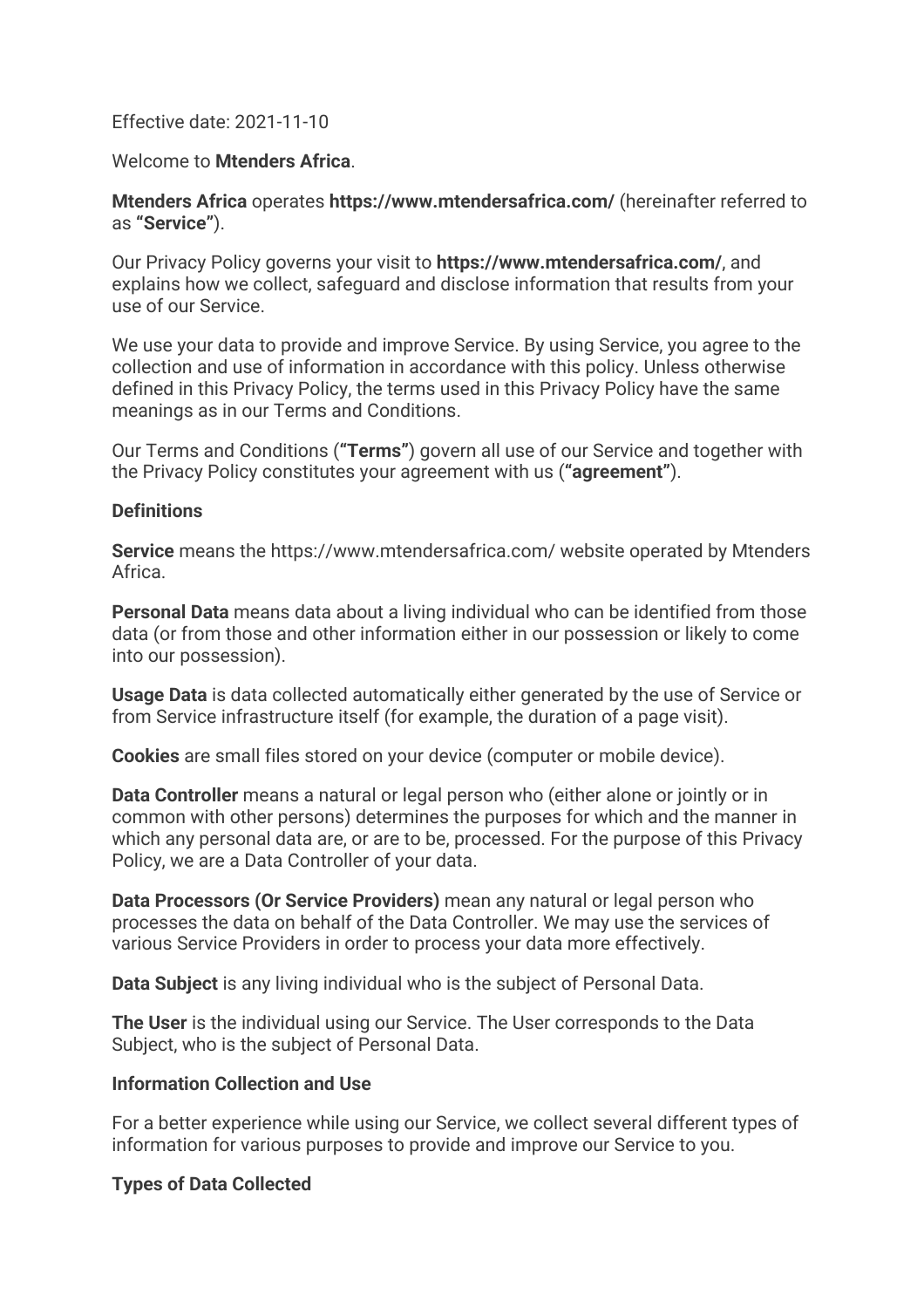## **0.1 Personal Data**

While using our Service, we may ask you to provide us with certain personally identifiable information that can be used to contact or identify you (**"Personal Data"**). Personally identifiable information may include, but not limited to:

- 0.1. Email address
- 0.2. First name and last name
- 0.3. Phone number
- 0.4. Address, Country, State, Province, ZIP/Postal code, City
- 0.5. Physical Address
- 0.6. Cookies and Usage Data

We may use your Personal Data to contact you with newsletters, marketing or promotional materials and other information that may be of interest to you. You may opt out of receiving any, or all, of these communications from us by following the unsubscribe link.

### **0.2 Usage Data**

We may also collect information that your browser sends whenever you visit our Service or when you access Service by or through any device (**"Usage Data"**).

This Usage Data may include information such as your computer's Internet Protocol address (e.g., IP address), browser type, browser version, the pages of our Service that you visit, the time and date of your visit, the time spent on those pages, unique device identifiers and other diagnostic data.

When you access Service with a device, this Usage Data may include information such as the type of device you use, your device unique ID, the IP address of your device, your device operating system, the type of Internet browser you use, unique device identifiers and other diagnostic data.

## **0.3 Tracking Cookies Data**

We use cookies and similar tracking technologies to track the activity on our Service and we hold certain information.

Cookies are files with a small amount of data which may include an anonymous unique identifier. Cookies are sent to your browser from a website and stored on your device. Other tracking technologies are also used such as beacons, tags and scripts to collect and track information and to improve and analyze our Service.

You can instruct your browser to refuse all cookies or to indicate when a cookie is being sent. However, if you do not accept cookies, you may not be able to use some portions of our Service.

**For more general information on cookies, please read "What Are Cookies".**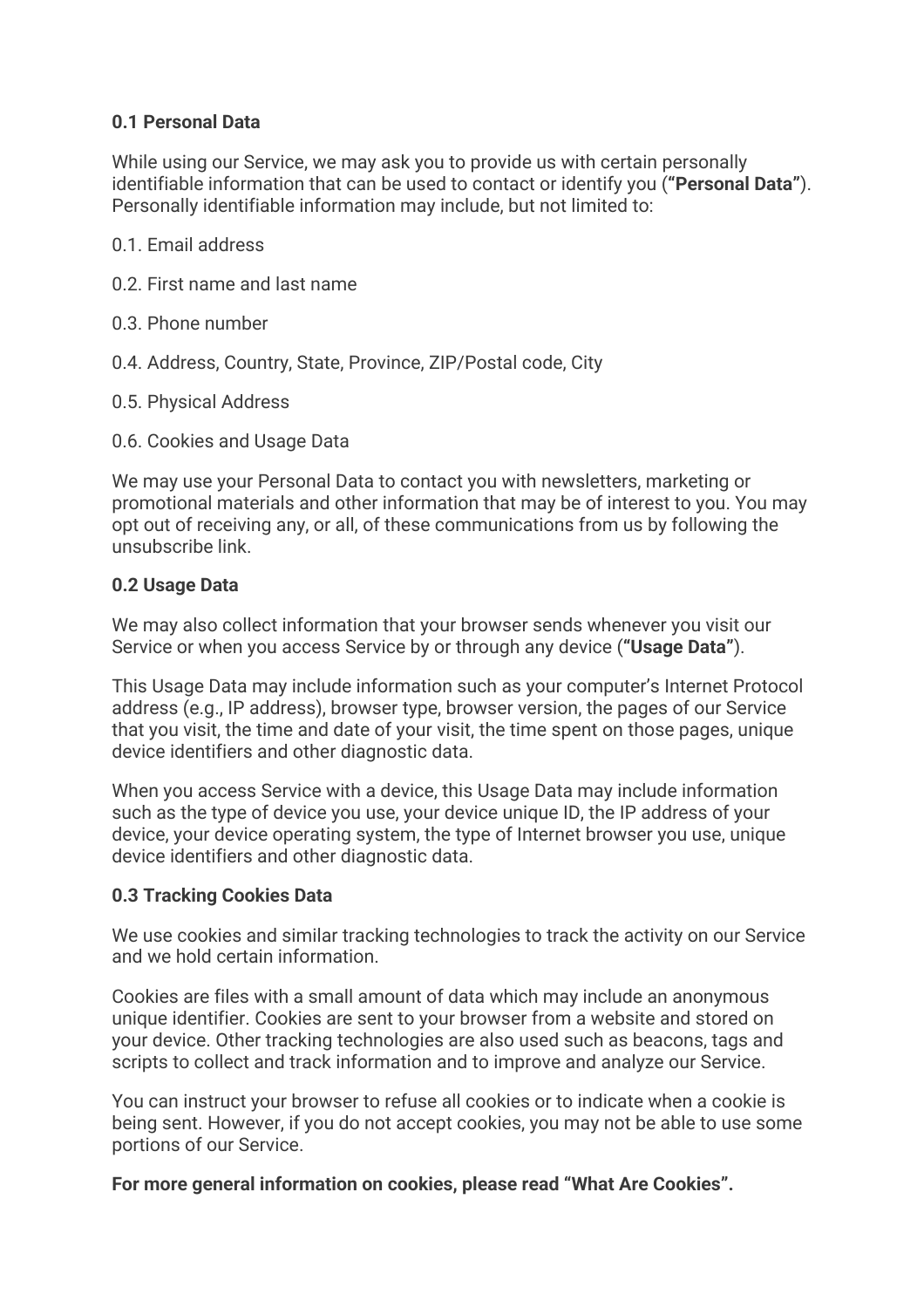# **0.4 Other Data**

While using our Service, we may also collect the following information: registration of place of business and actual address, telephone number (work, mobile), details of documents on education, qualification, professional training, employment agreements, social security (or other taxpayer identification) number, office location and other data.

## **Use of Data**

Mtenders Africa uses the collected data for various purposes:

0.1. to provide and maintain our Service;

0.2. to notify you about changes to our Service;

0.3. to allow you to participate in interactive features of our Service when you choose to do so;

0.4. to provide customer support;

0.5. to gather analysis or valuable information so that we can improve our Service;

- 0.6. to monitor the usage of our Service;
- 0.7. to detect, prevent and address technical issues;
- 0.8. to fulfil any other purpose for which you provide it;

0.9. to carry out our obligations and enforce our rights arising from any contracts entered between you and us, including for billing and collection;

0.10. to provide you with notices about your account and/or subscription, including expiration and renewal notices, email-instructions, etc.;

0.11. to provide you with news, special offers and general information about other goods, services and events which we offer that are similar to those that you have already purchased or enquired about unless you have opted not to receive such information;

0.12. in any other way we may describe when you provide the information;

0.13. for any other purpose with your consent.

### **Retention of Data**

We will retain your Personal Data only for as long as is necessary for the purposes set out in this Privacy Policy. We will retain and use your Personal Data to the extent necessary to comply with our legal obligations (for example, if we are required to retain your data to comply with applicable laws), resolve disputes, and enforce our legal agreements and policies.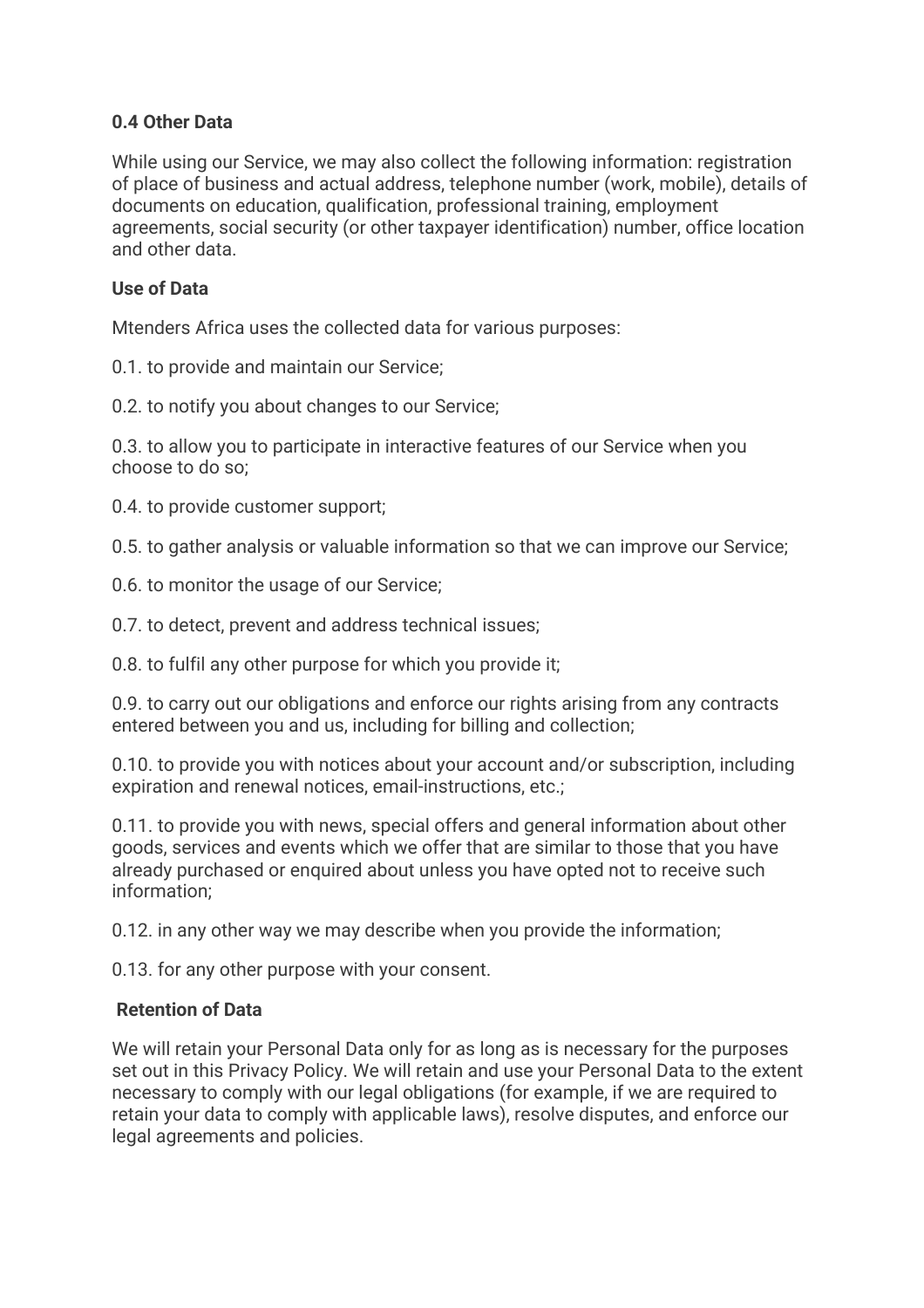We will also retain Usage Data for internal analysis purposes. Usage Data is generally retained for a shorter period, except when this data is used to strengthen the security or to improve the functionality of our Service, or we are legally obligated to retain this data for longer time periods.

### **Transfer of Data**

Your information, including Personal Data, may be transferred to – and maintained on – computers located outside of your state, province, country or other governmental jurisdiction where the data protection laws may differ from those of your jurisdiction.

If you are located outside Kenya and choose to provide information to us, please note that we transfer the data, including Personal Data, to Kenya and process it there.

Your consent to this Privacy Policy followed by your submission of such information represents your agreement to that transfer.

Mtenders Africa will take all the steps reasonably necessary to ensure that your data is treated securely and in accordance with this Privacy Policy and no transfer of your Personal Data will take place to an organization or a country unless there are adequate controls in place including the security of your data and other personal information.

### **Disclosure of Data**

We may disclose personal information that we collect, or you provide:

### 0.1. **Disclosure for Law Enforcement.**

Under certain circumstances, we may be required to disclose your Personal Data if required to do so by law or in response to valid requests by public authorities.

### 0.2. **Business Transaction.**

If we or our subsidiaries are involved in a merger, acquisition or asset sale, your Personal Data may be transferred.

### 0.3. **Other cases. We may disclose your information also:**

0.3.1. to our subsidiaries and affiliates;

 0.3.2. to contractors, service providers, and other third parties we use to support our business;

0.3.3. to fulfill the purpose for which you provide it;

0.3.4. for the purpose of including your company's logo on our website;

0.3.5. for any other purpose disclosed by us when you provide the information;

0.3.6. with your consent in any other cases;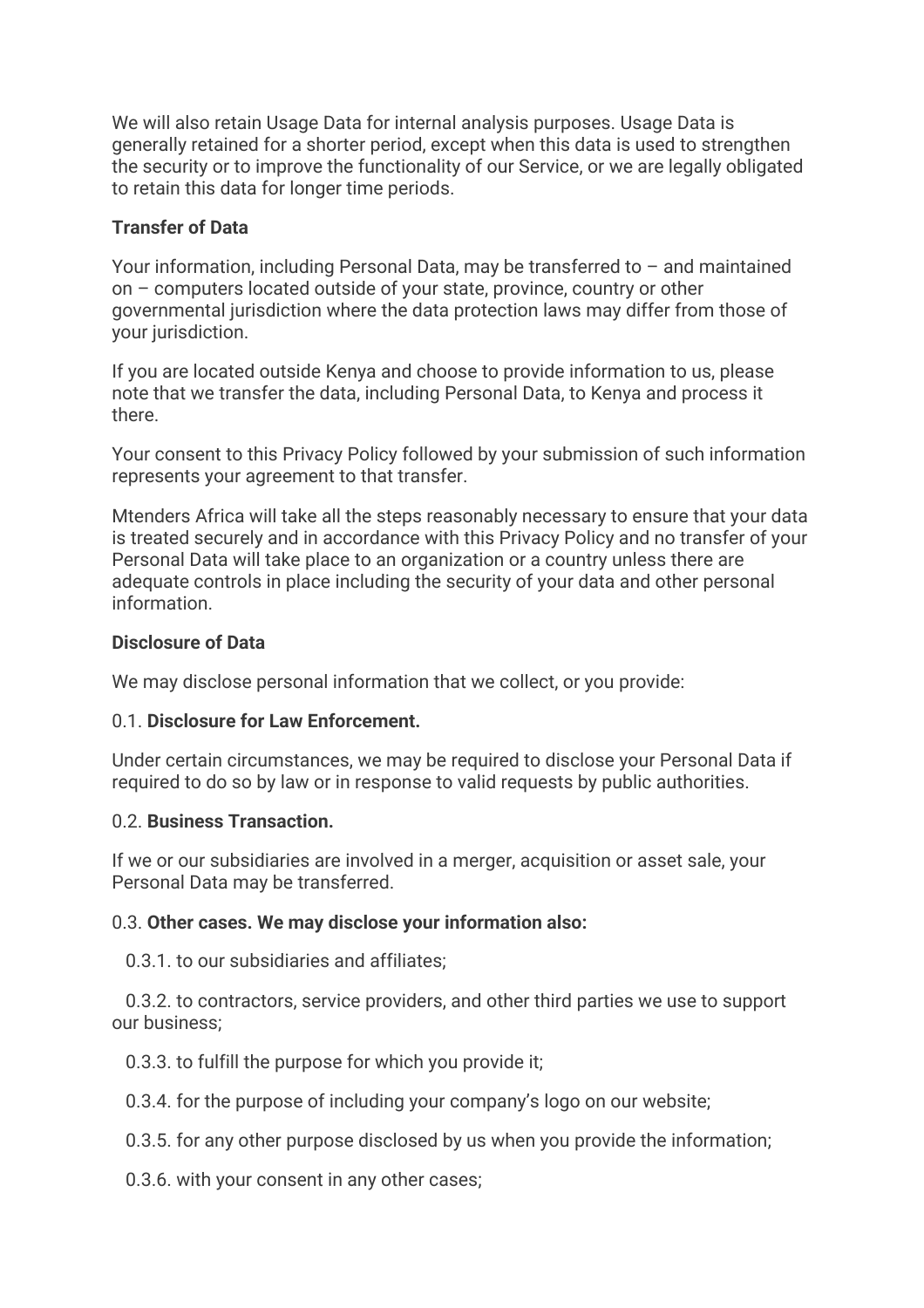0.3.7. if we believe disclosure is necessary or appropriate to protect the rights, property, or safety of the Company, our customers, or others.

## **Security of Data**

The security of your data is important to us but remember that no method of transmission over the Internet or method of electronic storage is 100% secure. While we strive to use commercially acceptable means to protect your Personal Data, we cannot guarantee its absolute security.

## **Links to Other Sites**

Our Service may contain links to other sites. If you click on a third-party link, you will be directed to that site. Note that these external sites are not operated by us. Therefore, we strongly advise you to review the Privacy Policy of these websites. We have no control over, and assume no responsibility for the content, privacy policies, or practices of any third-party sites or services.

## **Your Data Protection Rights Under Kenya Personal Data Protection Act 2019**

If you are a resident of the Republic of Kenya, you have certain data protection rights, covered by KPDPA 2019. We aim to take reasonable steps to allow you to correct, amend, delete, or limit the use of your Personal Data.

If you wish to be informed what Personal Data, we hold about you and if you want it to be removed from our systems, please email us at **help@mtendersafrica.com**.

In certain circumstances, you have the following data protection rights:

0.1. to be informed of the use to which their personal data is to be put;

- 0.2. to access their personal data in custody of data controller or data processor;
- 0.3. to object to the processing of all or part of their personal data;
- 0.4. to correction of false or misleading data; and
- 0.5. to deletion of false or misleading data about them.

Please note that we may ask you to verify your identity before responding to such requests. Please note, we may not be able to provide Service without some necessary data.

### **We do not sell or rent your personal information to any third parties for any purpose. We do not sell your personal information for monetary consideration.**

Please note, if you ask us to delete your data, it may impact your experience with us, and you may not be able to participate in certain services which require the usage of your personal information to function. But in no circumstances, we will discriminate against you for exercising your rights.

To exercise your data protection rights described above, please send your request(s) by email: **help@mtendersafrica.com**.